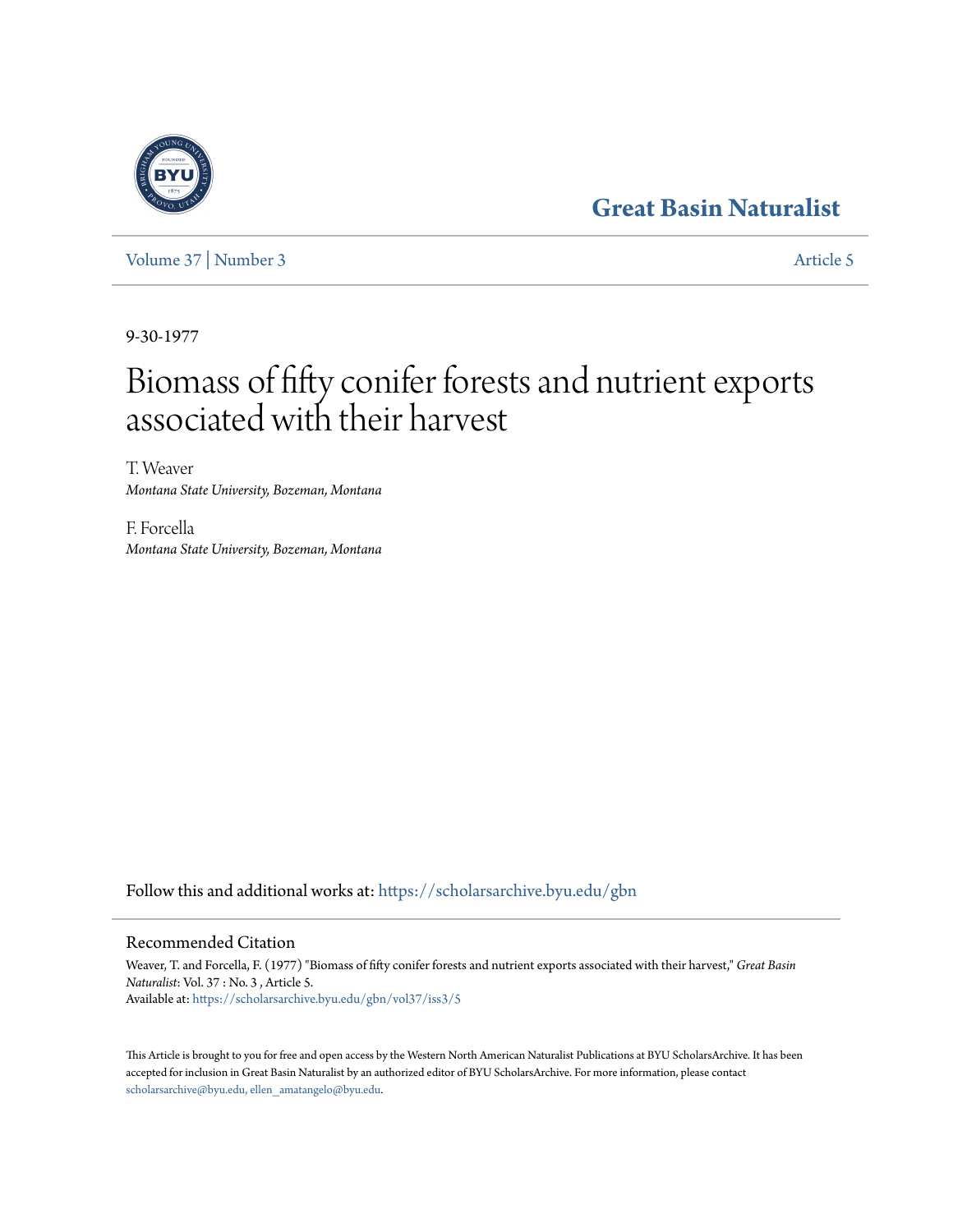#### BIOMASS OF FIFTY CONIFER FORESTS AND NUTRIENT EXPORTS ASSOCIATED WITH THEIR HARVEST'

#### T. Weaver<sup>2</sup> and F. Forcella<sup>2</sup>

Abstract.— Biomasses of climax Rocky Mountain forests studied ranged from less than 50 to more than 300 tons/ha. Total biomass was approximately 1.5 times the biomass of normally merchantable boles. When compared with conventional bole harvest, the nutrient exports associated with harvest of all aboveground parts in these stands would apparently be at least three times higher for nitrogen, six times higher for phosphorus, four times higher for potassium, and three times higher for calcium.

The volume or biomass of a tree can be predicted from its diameter or from its di ameter and height. Foresters routinely esti mate the volume of logs using these dimensions and tables calculated on the assumption that tree trunks are truncated cones or parabolas (Forbes and Meyer 1961). Weights can then be estimated by multiplying their volumes by the density of the wood. In most organisms the size of one organ system is directly related to the size of other organ systems (allometry, Sinnott 1960), so one can predict the volumes or weights of whole organisms from simple measurements. This has been demonstrated for a wide variety of trees including those of the conifer genera Abies, Pinus, and Pseudotsuga (Ovington 1957, Ovington and Madgwick 1959, Kimura 1963, Baskerville 1965, Whittaker and Woodwell 1968, Moir 1972, Odegard 1974, Whittaker et al. 1974, and Long and Turner 1975).

This paper presents a single equation which predicts total aboveground biomass of a tree, from its diameter, for any of the seven most common tree species of the northern Rocky Mountains. A comparison of this equation with others reported in the lit erature emphasizes the similarity of diameter biomass relationships among conifers in general. Various shrubs may also have similar size-weight relationships (Weaver 1977). An equation predicting weight from measures of both height and diameter is similar to published conifer  $D^2H$ -weight relationships but less accurate than the diameter weight relationship. Similar relationships are presented for weights of boles, branches, twigs, and leaves.

The biomass-DBH relationship found was applied to the stand tables of Daubenmire and Daubenmire (1968) to estimate the aboveground arboreal standing crops of fifty forest stands representing the following cli max associations: Pinus ponderosa-Festuca idahoensis, F. ponderosa-Sijmphoricarpos albus, P. ponderosa-Physocarpus malvaceus, Pseudotsuga menziesii-Symphoricarpos albus, F. menziesii-Fhysocarpus malvaceus, F. menziesii-Calamagrostis rubescens, and Abies lasiocarpa-Vaccinium scoparium.

The nutrient content of the boles and of all aboveground parts was estimated so the nutrient export associated with conventional logging and complete tree utilization could be compared.

#### **METHODS**

Thirty-nine trees of six coniferous species and one broadleaf species were felled in southcentral Montana. The trees were sec tioned into shoot material greater than 10 cm diameter, shoots between one and 10 cm basal diameter, shoots less than <sup>1</sup> cm basal diameter, and leaves. Each class was

This study was supported in part by the National Science Foundation grant BMS 73-02027-A02 to the Grassland Biome, U.S. International Biological Programme and U.S. Forest Service Grant 12-11-204-12 for the study of whitebark pine forests.

<sup>&#</sup>x27;Department of Biology, Montana State University, Bozeman, Montana 59715.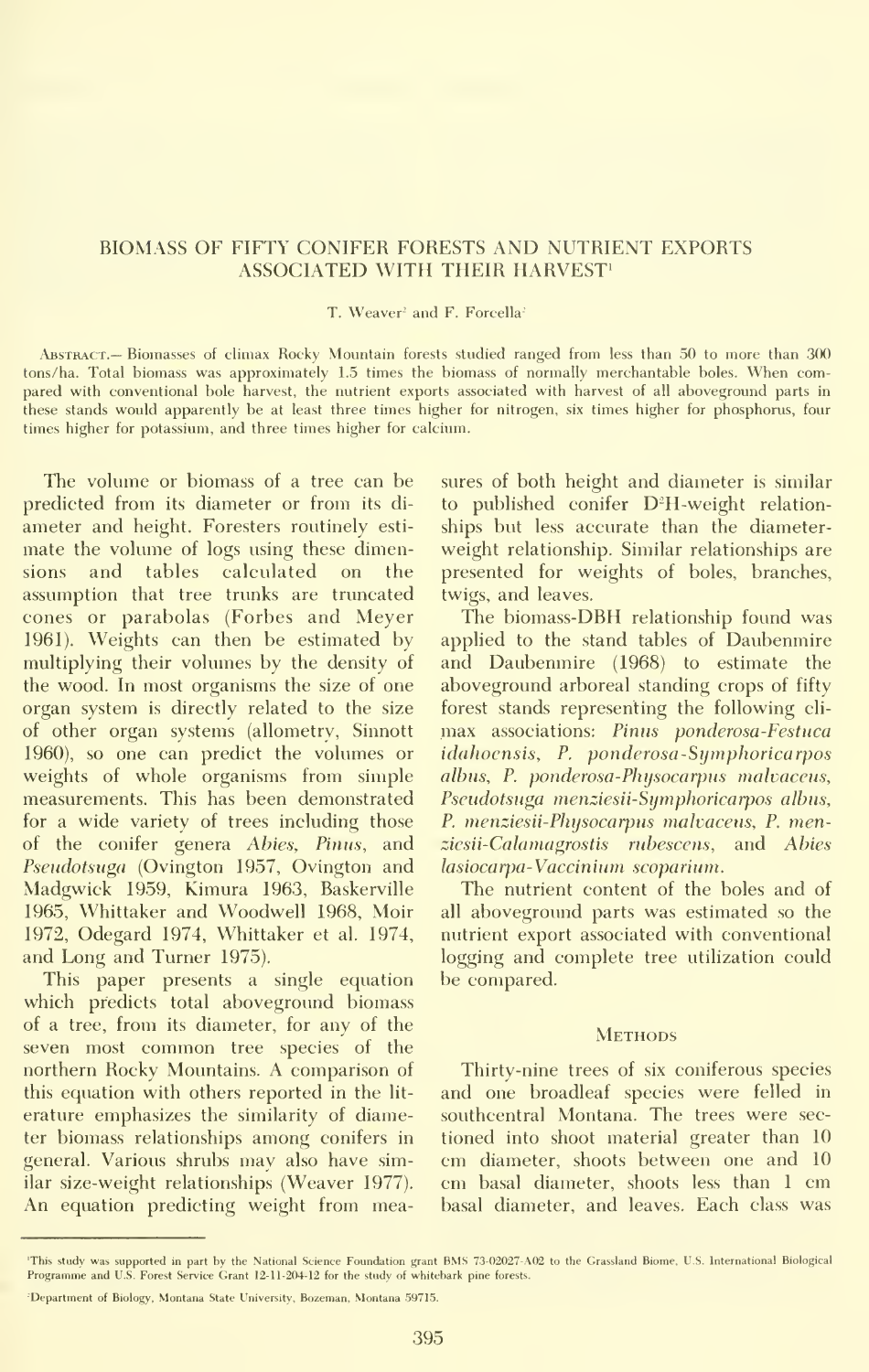weighed wet. Wet weights were converted to dry weights by multiplying by a conversion factor determined for each component of each tree. The conversion factor was computed as follows: dry weight (60 C to constant weight)/wet weight. The tree species and the numbers of trees per species sampled were Abies lasiocarpa (Hook.) Nutt., 7; Picea engelmannii (Parry) Engelm., 3; Pinus contorta var latifolia Engelm., 4; Pinus ponderosa Dougl., 6; Pinus albicaulis Engelm., 7; Fsendotsnga menziesii (Mirb.) Franco., 5; and Populus tremuloides Michx., 7. The trees sampled ranged from 4 to 54 cm in diameter at breast height (D at 1.35 m) and from <sup>3</sup> to <sup>20</sup> m in height (H). The trees came from a wide variety of environ mental conditions ranging from dry to moist sites and from open to closed stands. A listof the trees and their habitat types, sizes, weights, and ages is available from the authors.

After a preliminary graphical analysis, all data were pooled, and simple and multiple regression analyses were made to determine which models best predicted tree biomass, independent of species. These included lin ear, curvilinear, and log linear regressions of 12 dependent variables (including weight and logarithms of weights of total shoot and its components) against the independent variables  $D$ ,  $D^2$ ,  $DH$ , and  $D^2H$ .

D<sup>2</sup>-biomass relationships were used to estimate the aboveground arboreal biomasses of 50 forest stands for which Daubenmire and Daubenmire (1968) have published stand tables. Since their tables list tree numbers by 10-cm-diameter size classes, tree weights were estimated by two different methods. 1) The weight of all trees in a plot were summed. These weights were esti mated by assuming that the diameter of each tree was equal to that of the midpoint of the 10-cm-diameter class in which it was recorded. 2) The weights of all trees in a plot were summed. These weights were esti mated by pooling all plot data for a given habitat type on the assumption that it rep resented a single (abstract) forest; assigning trees in this sample to 2.5-cm-size classes from a balanced distribution of tree size vs tree number (Meyer 1953); and estimating the weights of the trees as if their diameters were equal to the midpoint of the size classes. Regressions through logarithmically transformed data are said to underestimate biomass (Baskerville 1972); we used uncorrected values because graphical analysis suggests that the imcorrected values represent our data better than corrected values do (cf Whittaker et al. 1974).

#### Results and Conclusions

Linear regressions of  $log_{10}D^2$  and  $log_{10}D^3$ H against  $log$  weight generally predict biomasses of Rocky Mountain trees well (Table <sup>1</sup> and Fig. la). (1) Both inde pendent variables predict total biomass well  $\bar{r}$  = 0.98 and 0.96, respectively).  $Log_{10}D^2H$  may be the safer predictor if our regressions are used in habitat types where taller trees than ours may be found. (2)  $Log_{10}D^2H$  vs  $log_{10}$  weight is the best predictor for woody material with diameters greater than 1 cm or greater than 10 cm  $(r^2)$ = 0.98 and 0.95, respectively). This is likely so because the conic or parabolic models of stem volume are good, weights are strongly correlated with volumes, most of the weight is in the larger classes, and branch volume is both correlated with and overridden by stem volume. (3)  $Log_{10}D^2$  vs  $log<sub>10</sub>$  weight is the best predictor for leaves and branches with diameters less than 1 cm  $(r^2 = 0.84$  and 0.79, respectively). This may be so because the capacities of current transporting tissues is highly correlated with diameter (cf Shinozaki et al. 1964). A graphical analysis of the leaf weight-diameter relationship suggests that the relatively low r<sup>2</sup> is partly due to between-species differences. (4) A regression of untransformed weights against  $D + D^2$  was our best predictor of branch weights (1 to 10 cm,  $r^2$  = 0.97). This curve, not shown, is J-shaped be cause in small trees the bole is in the branch-size class. (5) Regressions of untrans formed variables  $(D, D^2, DH, D^2H)$  vs untransformed biomass were not linear, were not used, and are not presented.

Our regressions of  $log_{10}D^2$  or  $log_{10}D^2H$ against  $log_{10}$  weight are remarkably similar to, but not identical with, those determined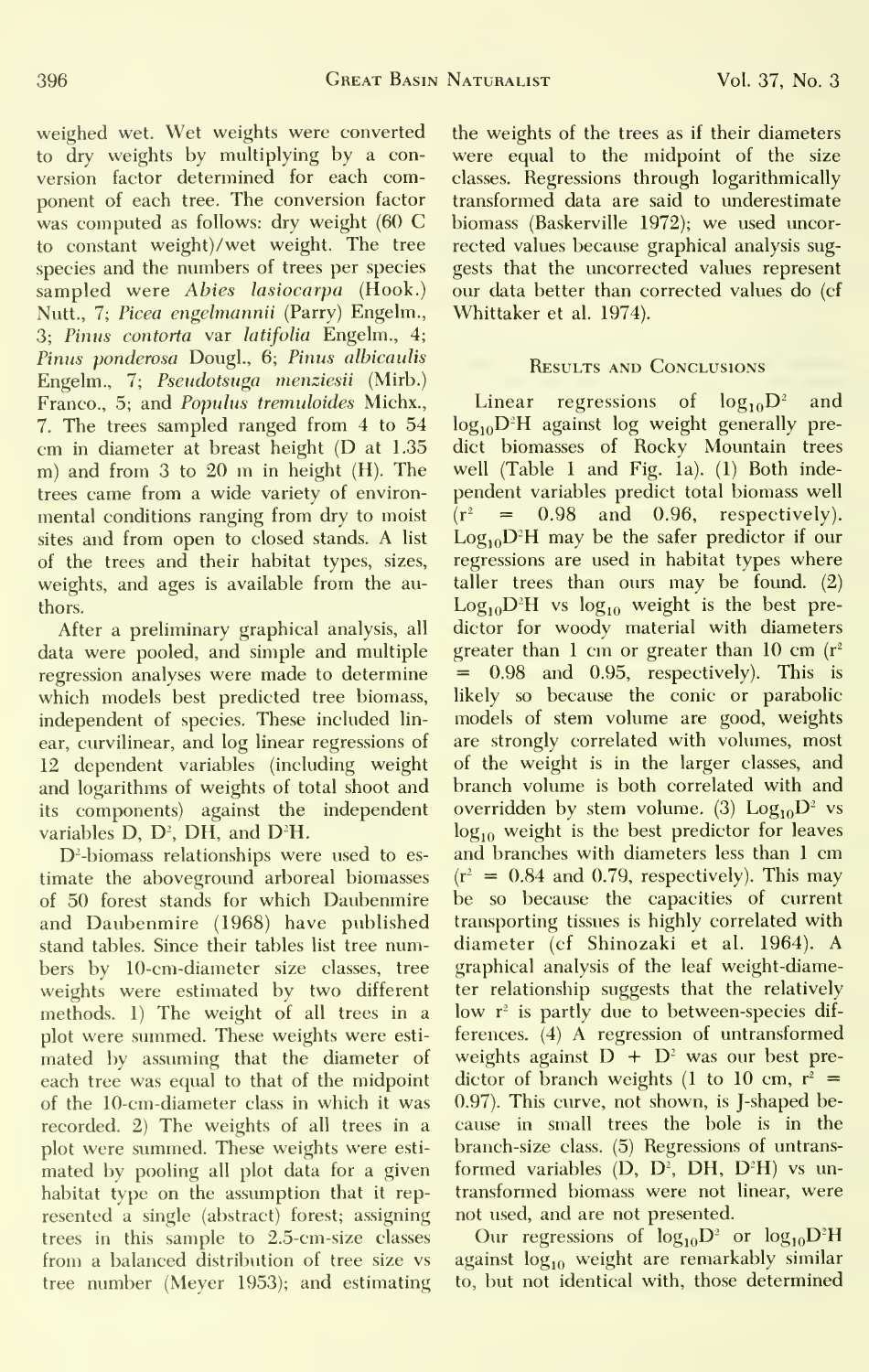in other regions (Fig. lb); predictions of weights from such relationships apparently become poorer as one considers species and environments increasingly different from those for which the relationships were de veloped. The differences may be due to dif ferences in form factor, wood density, branching patterns, and height-diameter

relationships. For example, the tendency of deciduous trees (Monk 1970, Whittaker and Woodwell 1968) to outweigh conifers of similar diameters could be due to the greater wood densities and branchiness of the de ciduous trees.

The aboveground arboreal biomasses of 50 stands are summarized in Fig. 2; the val-



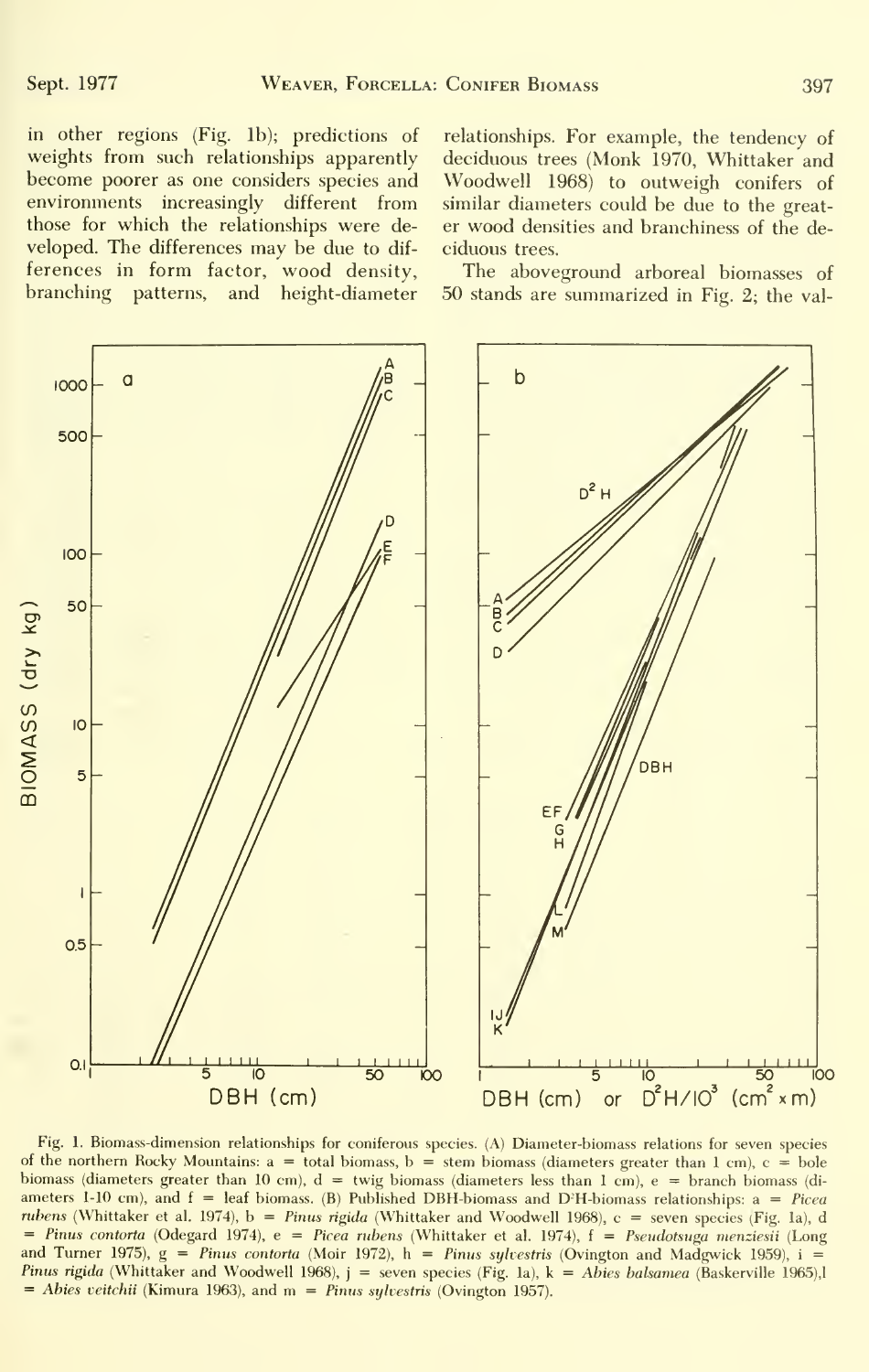ues presented were calculated by assuming that tree diameters were equal to the midpoints of their 10-cm-size classes, i.e., by method 1. One may conclude (1) that total arboreal biomasses of climax conifer stands of the northern Rocky Mountains are generally in the 50-300 tons/ha range and (2) that those of specific forest series or associ ations generally have a narrower range: Daubenmire's Pinus ponderosa-Festuca ida hoensis stands had biomasses of 50-150 tons/ha; his P. ponderosa-Physocarpus malvaceus, Pseudotsuga menziesii-Symphoricarpos albus, and Abies lasiocarpa-Vac cinium scopariwn stands had biomasses of 100-250 tons/ha and his P. menziesii-Physocarpus malvaceus and P. menziesii-Calamagrostis nibenscens stands had biomasses of 100-350 tons/ha. One metric ton/ha  $=$ 1000 kg/ha. These estimates of standing crop do not include understory biomasses (perhaps 0.1 to 3 percent or possibly 7 per cent of the arboreal biomasses: e.g., Ovington 1962, Whittaker et al. 1974, Tappeiner and John 1973) or belowground biomasses (perhaps 20-30 percent or possibly 7-50 per cent of the arboreal biomasses: e.g., Ovington 1962, Rodin and Bazilevich 1965, Whittaker and Woodwell 1968).

Despite the exclusion of understory and underground biomasses, the standing crops reported are larger than most of those re ported in the literature (30-70 tons/ha; Rodin and Bazilevich 1965, Art and Marks 1971, Whittaker et al. 1974). Reasons for the large standing crops observed are probably two: Daubenmire selected stands much older than those commonly studied, and he selected the parts of those stands with the biggest trees.

The accuracy of volume and biomass esti mates can usually be increased slightly by recording narrower diameter classes (Meyer 1953). To achieve this we pooled the data from all stands occupying a given habitat type on the assumption that it represented multiple stands of one (abstract) forest; de termined balanced size distributions (Meyer 1953), allocated trees to 2.5-cm-diameter classes, and estimated their weights by using

|                  |               | Notes <sup>1</sup> | Total<br>Tree | Wood<br>$>1$ cm | Wood<br>$>10$ cm | Wood<br>$1-10$ cm | Wood<br>$\leq 1$ cm | Leaves  |
|------------------|---------------|--------------------|---------------|-----------------|------------------|-------------------|---------------------|---------|
| $D^2$            | a             | $\overline{2}$     | $-1.05$       | $-1.18$         | $-1.40$          | 0.60              | $-1.87$             | $-1.91$ |
|                  | $\mathbf b$   | $\overline{2}$     | 1.19          | 1.21            | 1.25             | 0.75              | 1.16                | 1.13    |
|                  | $r^2$         | $\overline{5}$     | 0.98          | 0.97            | 0.89             | 0.81              | 0.79                | 0.84    |
|                  | E             | 6                  | 1.26          | 1.34            | 1.47             | 1.60              | 2.23                | 1.91    |
| D <sup>2</sup> H | $\mathbf{a}$  | 3                  | 1.35          | $-1.53$         | $-1.84$          | $-0.73$           | $-1.99$             | $-2.08$ |
|                  | $\mathbf b$   | 3                  | 0.93          | 0.96            | 1.01             | 0.57              | 0.86                | 0.84    |
|                  | $r^2$         | $\overline{5}$     | 0.96          | 0.98            | 0.95             | 0.76              | 0.69                | 0.77    |
|                  | E             | 6                  | 1.36          | 1.27            | 1.30             | 1.72              | 2.64                | 2.19    |
| $D+D^2$          | a             | $\overline{4}$     | $-4.51$       | $+0.08$         | $-29.36$         | $+29.37$          | $-3.02$             | $+1.16$ |
|                  | $\mathbf b$   | $\overline{4}$     | $-3.32$       | $-2.96$         | $+0.71$          | $-3.69$           | $-0.57$             | $+0.39$ |
|                  | $\mathcal{C}$ | $\overline{4}$     | $+0.85$       | $+0.71$         | $+0.49$          | $+0.21$           | $+0.15$             | $+0.06$ |
|                  | $r^2$         | 5                  | 0.96          | 0.96            | 0.94             | 0.97              | 0.63                | 0.56    |
|                  | e             | 6                  | 0.29          | 0.38            | 0.25             | 1.14              | 0.28                | 1.00    |

Table 1. Regression constants and indices of error used in relating sizes and weights of important trees of the northern Rocky Mountains.

Identification of symbols to the left

Log<sub>10</sub>WT =  $a + b \log_{10} D^2$  with weight in kg and diameter in cm.

 $Log_{10} WT = a + b log_{10} D'H$  with weight in kg, diameter in cm, and height in m.

 $WT = a + b D + c D'$  with weight in kg and diameter in cm.

r is the correlation coefficient, r' is the fraction of the variation explained by the regression.

E is the antilog of the standard error of a logarithmic regression; expected errors lie between the predicted value x E and the predicted value/E An estimate of relative error (e) is the standard error of a linear regression divided by the average weight (y) used (Whittaker and Woodwell 1968).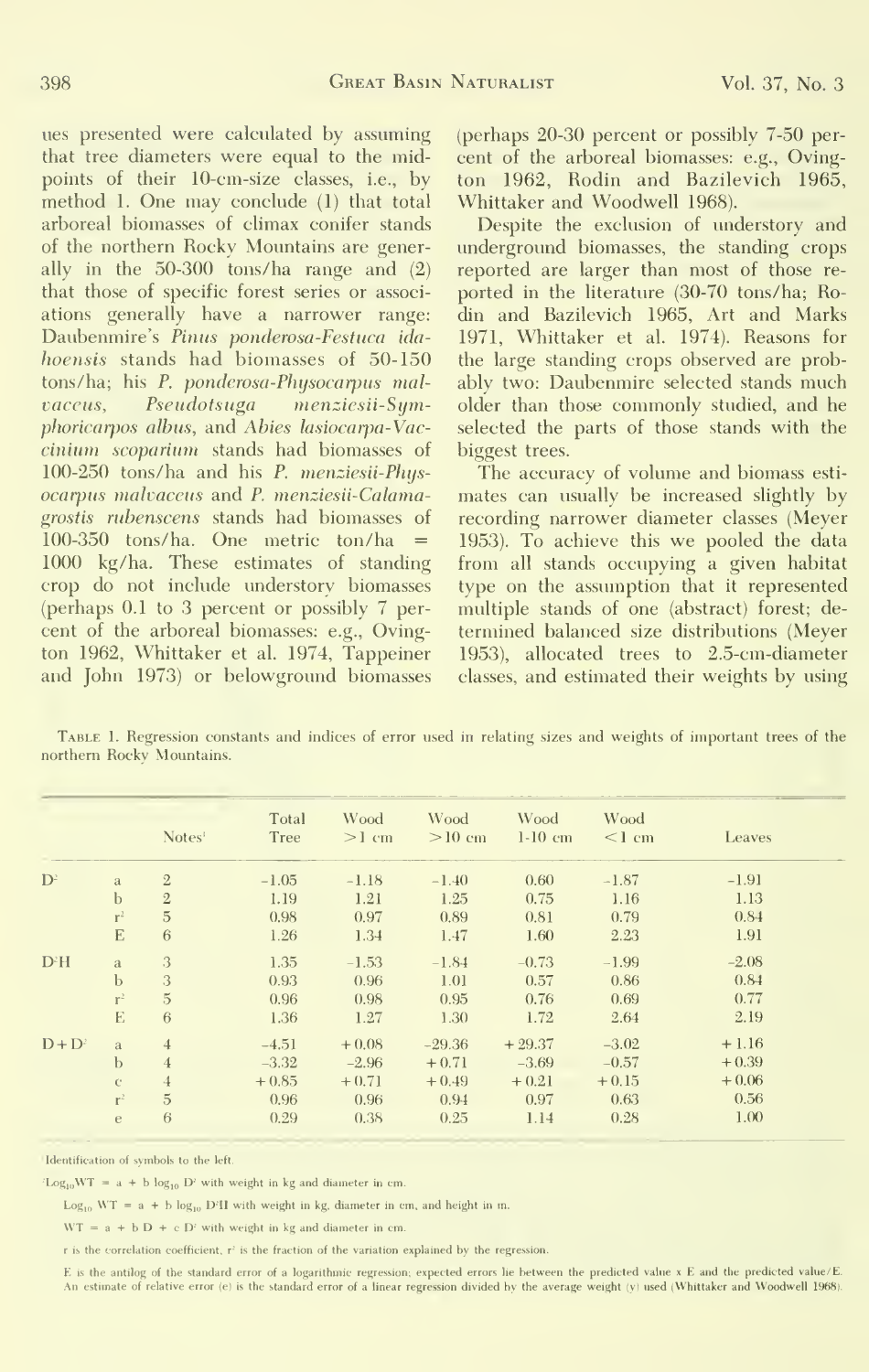the midpoints of those classes as diameters (method 2). Forest weights estimated by method 2 ranged from 80 to 98 percent of the mean of stand weights determined with 10-cm-diameter classes (i.e., by method 1). They were: Pinus ponderosa-Festuca ida hoensis 75 tons/ha, 80 percent; P. ponderosa-Symphoricarpos albus 155 tons/ha, 82 percent; P. ponderosa-Physocarpos malvaceus 140 tons/ha, 98 percent; Pseudotsuga menziesii-Symphoricarpos albus 180 tons/ha, 98 percent, P. menziesii-Calamagrostis ruhescens 336 tons/ha, 91 percent; and Abies lasiocarpa-Vaccinium scoparium 178 tons/ha, 93 percent.



Fig. 2. Aboveground arboreal standing crops of 50 forest stands representing 7 habitat types: Pinus ponderosa-Festuca idahoerisis (A), P. ponderosa-Symphoricarpos alba (B), P. ponderosa-Physocarpus malvaceus (C), Pseudotsuga menziesii-Symphoricarpos alba (D), P. menziesii-Physocarpus malvaceus (E), P. menziesii-Calamatrostis rubescens (F), and Abies lasiocarpa-Vaccinium scoparium (G). Calculations include all trees with DBH's greater than 5 cm; basal areas of stands 66, 101, 149, 173, 174, and 179 were recalculated from stand table data.

Biomasses in the leaf, twig, branch, and bole compartments are very nearly (SE  $\pm$  1 percent) 9 percent, 13 percent, 13 percent, and 66 percent of the arboreal biomass in the mature forests studied. Total harvest in most Rocky Mountain forests should therefore equal approximately 1.5 times the nor mal  $(10 \text{ cm } +)$  stem harvest  $(Fig. 2)$ . Whittaker et al. (1974) give similar values. This is a consequence of both the allometric equations used and of the size class distribu tions observed in the stands studied.

Mineral nutrient export associated with total harvest is greater than 1.5 times that associated with normal bole harvest because needles and bark (which comprise a larger fraction of twigs and branches than of boles) are relatively rich in mineral ele ments. Table 2 simimarizes published values for nitrogen, phosphorus, potassium, and calcium contents for needles, twigs, branches, and boles.

One can estimate the amount of a nutri ent element exported from a harvested stand by adding up nutrient export associ ated with each component exported (Table 2). The nutrient export associated with harvest of any component equals the total ex port X the proportion (percent) of the total due to the component considered (e.g., needles or bole) x the nutrient content of that component. Since needles, twigs, branches, and boles comprise relatively constant pro portions of total aboveground arboreal biomass (9, 13, 13, and 66 percent, respectively), we may conclude that nutrient export associated with total harvest—as opposed to bole harvest alone—is three to six times greater for nitrogen, six to nine times greater for phosphorus, four times greater for potassium, and three times greater for cal ciimi. Thus, total harvest of a Rocky Mountain conifer stand with a relatively low aboveground arboreal biomass of 100 tons/ha might remove 160-460 kg/ha of ni trogen, 20-40 kg/ha of phosphorus, 80-180 kg/ha of potassium, and 120-500 kg/ha of calcium. Bole harvest alone would remove only 25-160 kg/ha of nitrogen, 2-6 kg/ha of phosphorus, 20-40 kg/ha of potassium, and 40-200 kg/ha of calcium. Exports from for-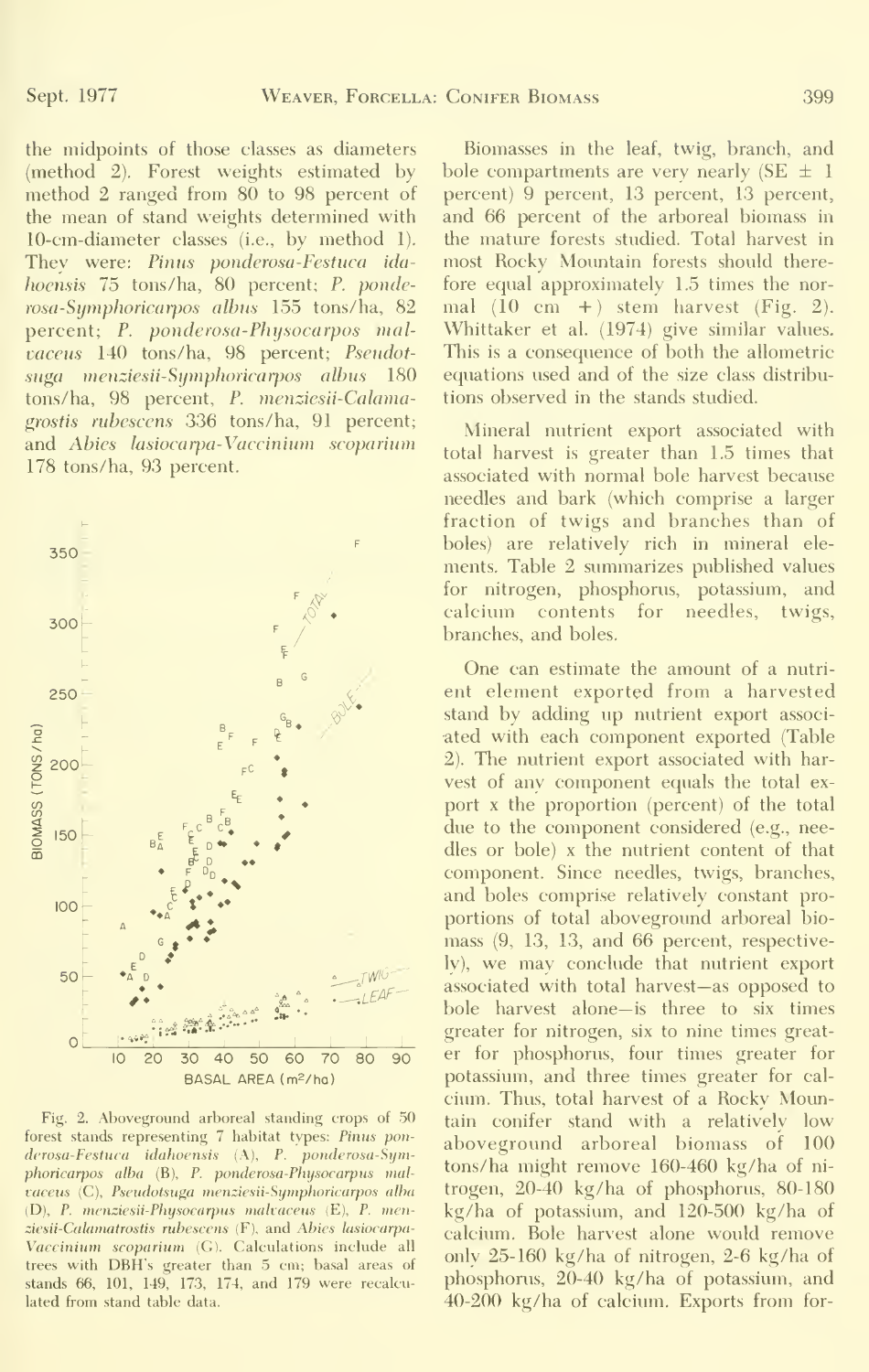|                 |            | Nitrogen |                         | Phosphorus |                | Potassium |             | Calcium |             |
|-----------------|------------|----------|-------------------------|------------|----------------|-----------|-------------|---------|-------------|
|                 |            | %        | kg/<br>100 <sub>t</sub> | $\%$       | kg/<br>100t    | $\%$      | kg/<br>100t | $\%$    | kg/<br>100t |
| <b>Needles</b>  | max        | 1.34     | 121                     | 0.22       | 20             | 0.78      | 70          | 1.05    | 95          |
|                 | min        | 0.84     | 76                      | 0.08       | 7              | 0.28      | 25          | 0.15    | 14          |
| Twigs           | max        | 0.60     | 78                      | 0.07       | $\overline{9}$ | 0.30      | 39          | 1.10    | 143         |
|                 | min        | 0.31     | 40                      | 0.05       | $\overline{7}$ | 0.14      | 18          | 0.27    | 35          |
| <b>Branches</b> | max        | 0.77     | 100                     | 0.06       | 8              | 0.25      | 32          | 0.54    | 70          |
|                 | min        | 0.15     | 20                      | 0.02       | 3              | 0.12      | 16          | 0.28    | 36          |
| Bole            | max        | 0.24     | 158                     | 0.01       | $7\phantom{.}$ | 0.06      | 40          | 0.30    | 198         |
|                 | min        | 0.04     | 26                      | 0.00       | $\overline{2}$ | 0.03      | 20          | 0.06    | 40          |
| Total           | max<br>min |          | 457<br>162              |            | 43<br>18       |           | 181<br>79   |         | 506<br>125  |

TABLE 2. Typical nutrient contents of conifers.<sup>1,2</sup>

'Percentage compositions reported are the highest and lowest values reported for a variety of conifers (Larix, Picea, Pinus, and Pseudotsuga) in papers by Odegard (1974), Overton et al. (1974), Stark (1973), and Rodin and Bazilevich (1965).

 $'$ Kg/100t contents refer to 100 tons of above<br>ground standing crop. They were calculated by multiplying 100 tons of standing crop<br>percentage of the standing crop contributed by the organ (9 percent needles, 13 percent tw

est twice to three times as productive would be twice to three times as great.

One wonders whether the forest product value of 'slash' will exceed its fertilizer value. If inputs from nitrogen fixation processes or from decomposition of rocky substrates are small, the fertilizer value of branch material with diameters less than 10 cm might exceed its forest product value.

#### **LITERATURE CITED**

- ART, H., AND P. MARKS. 1971. A summary table of biomass and net annual production in forest ecosystems of the world. In: International Union of Forest Research Organizations. Forest biomass studies. College of Life Science and Agriculture, University of Maine, Orono. 240 pages.
- BASKERVILLE, G. 1965. Estimation of dry weight of tree components and total standing crop in conifer stands. Ecology 46: 867-869.
	- . 1972. Use of the logarithmic equation in the estimation of plant biomass. Can. J. Forestry Research 2: 49-53
- DAUBENMIRE, R., AND J. DAUBENMIRE. 1968. Forest vegetation of eastern Washington and northern Idaho. Washington Ag. Expt. Sta. Tech. Bull. 60, Pullman. 104 pages.
- FORBES, R., AND A. MEYER. 1961. Forestry Handbook. Ronald Press, New York. 1200 pages.
- KIMURA, M. 1963. Dynamics of vegetation in relation to soil development in northern Yatsugatake Mountains. Japanese J. Bot. 18: 255-287.

KIRA, T., AND T. SHIDEL 1967. Primary production and

turnover of organic matter in different forest ecosystems of the western Pacific. Jap. J. Ecol. 17: 70-87.

- LONG, J., AND J. TURNER. 1975. Aboveground biomass of overstory and understory in an age sequence of four Douglas fir stands. J. Applied Ecol. 12: 179-188.
- MEYER, H. 1953. Forest mensuration. Penns. Valley Pub. State College, PA. 357 pages.
- MOIR, W. 1972. Litter, foliage, branch, and stem production in contrasting lodgepole pine habitats of the Colorado Front Range. In: J. Franklin, L.<br>Dempster, and R. Waring (eds). Research on Coniferous Forest Ecosystems. USDA Forest Service, Pacific NW Forest and Range Expt. Sta., Portland, Oregon. 322 pages.
- MONK, C., G. CHILD, AND S. NICHOLSON. 1970. Biomass, litter, and leaf surface estimates of an oakhickory forest. Oikos 21: 138-141.
- ODEGARD, G. 1974. Nutrient and biomass distribution following clearcutting in a lodgepole pine forest ecosystem. Unpublished Ph.D. thesis, Colorado State University, Fort Collins. 182 pages.
- OVERTON, W., D. LAVENDER, AND R. HERMANN. 1973. Estimation of biomass and nutrient capital in stands of old-growth Douglas fir. In: H. Young (ed.) IUFRO Biomass Studies. College of Life Sciences and Agriculture, Univ. of Maine, Orono. 532 pages.
- OVINGTON, J. 1957. Dry matter production by Pinus sylvestris L. Ann. Bot. NS 21: 287-314.

1962. Quantitative ecology and the woodland ecosystem concept. In: J. Cragg (ed.). Advances in Ecological Research 1: 103-192

OVINGTON, J., AND H. MADGWICK. 1959. Distribution of organic matter and plant nutrients in a plantation